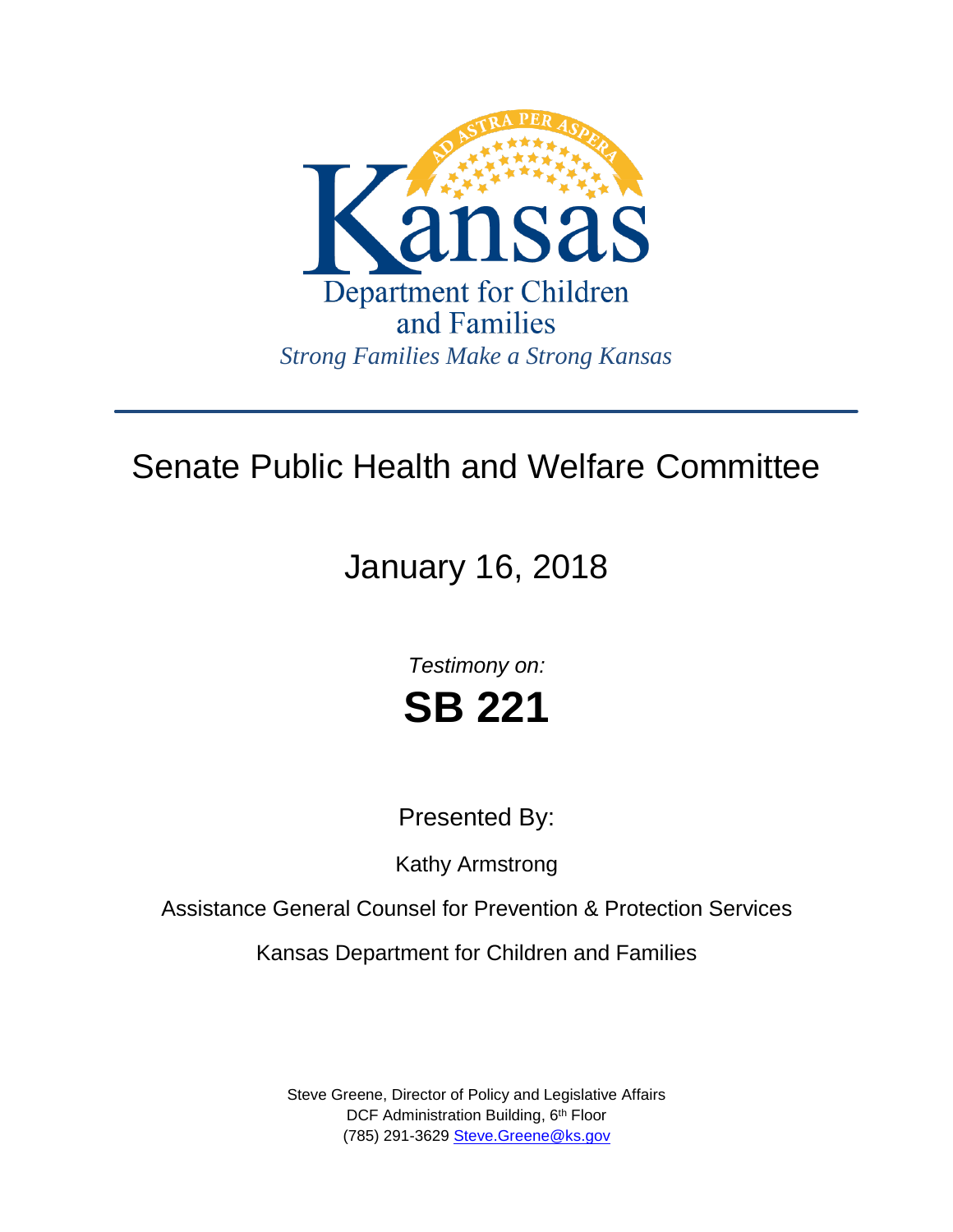#### **Testimony of:**

Kathy Armstrong, Assistant General Counsel for Prevention & Protection Services Kansas Department for Children and Families (DCF)

#### **Testimony on:**

SB 221

### **Chair Schmidt, Vice Chair Bollier, Ranking Member Kelly and Members of the Committee:**

I am Kathy Armstrong, Assistant General Counsel for Prevention & Protection Services (PPS), division of Kansas Department for Children and Families (DCF).

SB 221 amends certain statutory provisions in K.S.A. 38-2201 et. seq.-the Kansas Code for Care of Children (CINC Code). Language proposed in SB 221 will provide clarification for some provisions in such Code to ensure an efficacious process for children and families who become involved with the legal system, related to child welfare issues.

K.S.A. 38-2202 is the definition section of the CINC Code. There has been some confusion historically regarding the terms "non-related kin" and "kinship care" and "relative", in part tied to current language in the Code. By amending K.S.A. 38-2202(q) and 38-2202(bb), there will be more clear definitions and delineations. It is proposed (q) "Kinship care placement" definition be changed to "means the placement of a child in the home of an adult with whom the child or the child's parent already has close emotional ties." This requires striking the language "the child's relative or in the home of another" and substituting "ties" for "attachment". "Close emotional ties" is consistent with language in K.S.A. 38-2255(d) which relates to disposition. K.S.A. 38-2202(bb) would be amended to define "Relative" as meaning "a person related by blood, marriage or adoption." The end phrase of the existing "Relative" definition "but, when referring to a relative of a child's parent, does not include the child's other parent" should be stricken as it adds confusion to the remainder of the definition which is otherwise clear, concise and fully adequate.

The bill proposes K.S.A. 38-2254(a) be amended to add "interested parties" as persons required to receive notice of the dispositional hearing. This has been assumed by some attorneys and courts, but the addition will clarify and ensure consistent practice.

K.S.A. 38-2255 sets forth factors the court can consider in determining "whether reintegration is a viable alternative. One of the factors in 38-2255(e)(4) is "whether the child has been in "extended out of home placement". The attorneys appearing in a CINC matter need to know under the current Code to refer to the definition of "extended out of home placement" in definition provision K.S.A. 38-2202(i). The term refers to a child having been placed "in the custody of the secretary and placed with neither parent for 15 of the most recent 22 months beginning 60 days after the date at which a child in the custody of the secretary was removed from the home". Since this benchmark is related to key federal legislation, which potentially impacts federal funding for the child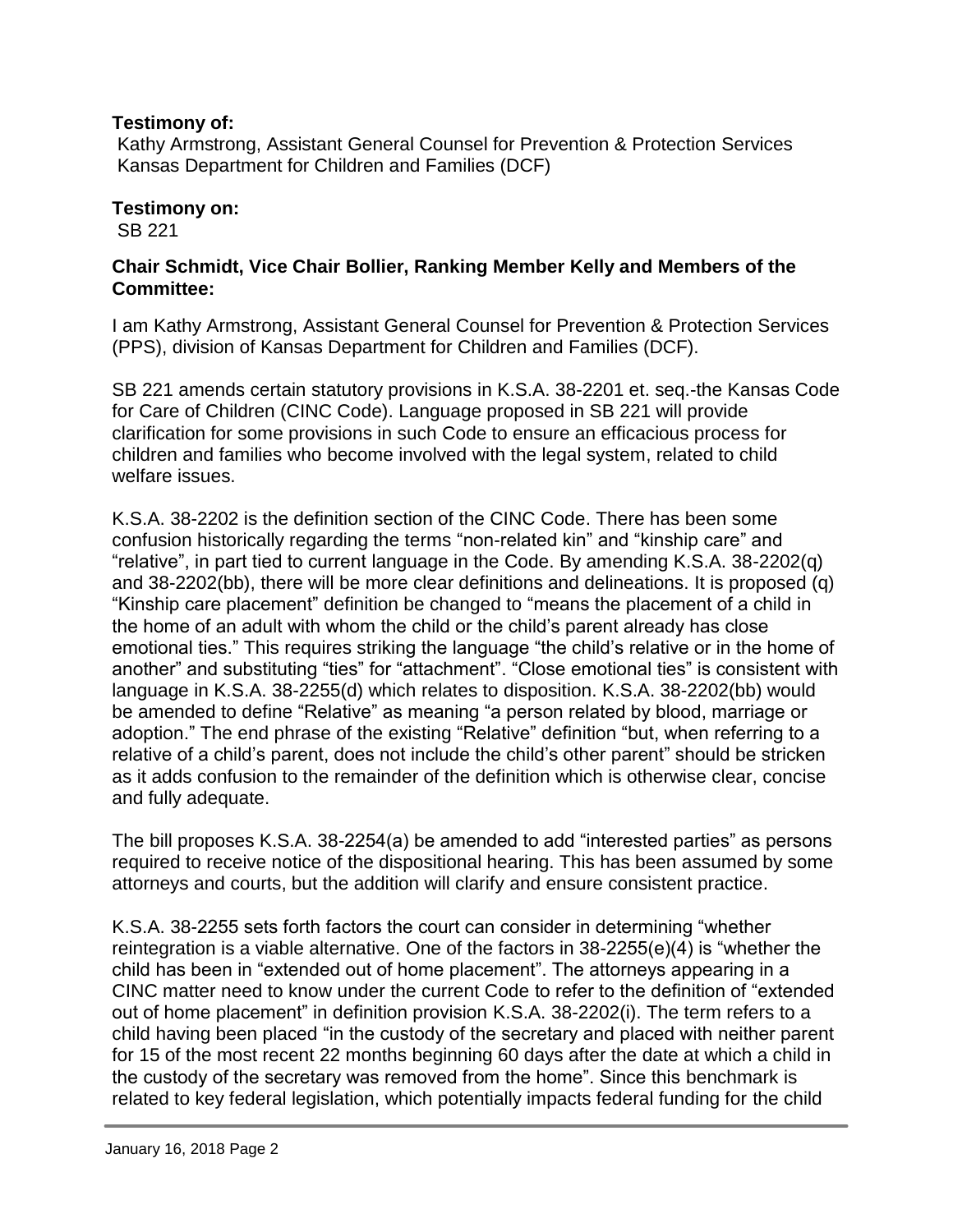welfare system in Kansas, it is imperative the language is plainly laid out in the applicable statutes, not just in the definition section. The proposed revision will increase clarity for judges, prosecutors and other attorneys in the CINC cases and alleviate the need to always consult the definition section. The same suggested revision should be made to the statutory provision regarding termination of parental rights, K.S.A. 38- 2269(b)(9) where the term "extended out of home placement" is again used. The definition will remain in K.S.A. 38-2202(i) without revision.

The bill further proposes revision to K.S.A. 38-2268(a) by striking "consent" and inserting "approval" by the guardian ad litem and inserting "acceptance and approval of" the secretary when either or both parents relinquish their parental rights. "Consent" can be confused with the term "Consent to adoption" which is not what this specific statutory provision is referencing. It is also proposed the term "to the secretary" be added after "Relinquish parental rights to the child" to make clear that with respect to children in the custody of the state, the relinquishment would be to the secretary which directly relates to and ties in with (b) which sets out in detail the process for such relinquishment/s if the parents choose to relinquish prior to a hearing to consider termination of parental rights.

The bill proposes revisions to K.S.A. 38-2268(d) to clarify language related to the process for a child in custody to proceed to adoption, subsequent to termination of parental rights and/or relinquishment by both parents having occurred.

Section 6. of the bill addresses proposed revisions to K.S.A. 38-2282-the Newborn Infant Protection Act (also commonly referred to as the "Safe Haven Act"). The Act allows for an infant which is 45 days old or younger and has not "suffered bodily harm" to be surrendered to an employee at specified facilities. The bill proposes the time period be expanded to "60 days old or younger". The Act is intended to provide a safe process and opportunity for parents (generally young) who are not willing or able to care for the infant to take the infant to a safe and specified location without being prosecuted or cited for abandonment of the child. Some form of "Safe Haven" acts have been enacted in all 50 states.

The "Safe Haven" Act is of great importance and meets a vital need, but the Act as currently written in Kansas has gaps and some additional issues need to be addressed therein. The proposed language will strengthen the present Act to ensure more clarity of process, especially for the courts, when such surrenders to which the Act apply will be adequately and fully supported. Language form other states which have more extensive "Safe Haven Act" provisions were researched and utilized to complete the proposed revisions.

Lastly, in Sections 7. and 8. of the bill, it is proposed certain language in K.S.A. 39- 708c(r) and (t) and K.S.A. 39-713c be revised to include more appropriate current day language for children to which the provisions refer. The statutory terms used to describe the children for which the Secretary of DCF shall, for example, develop and research programs and find suitable homes, should be substituted with the term "children in need of care, as defined in K.S.A. 38-2202 and amendments thereto". These statutory